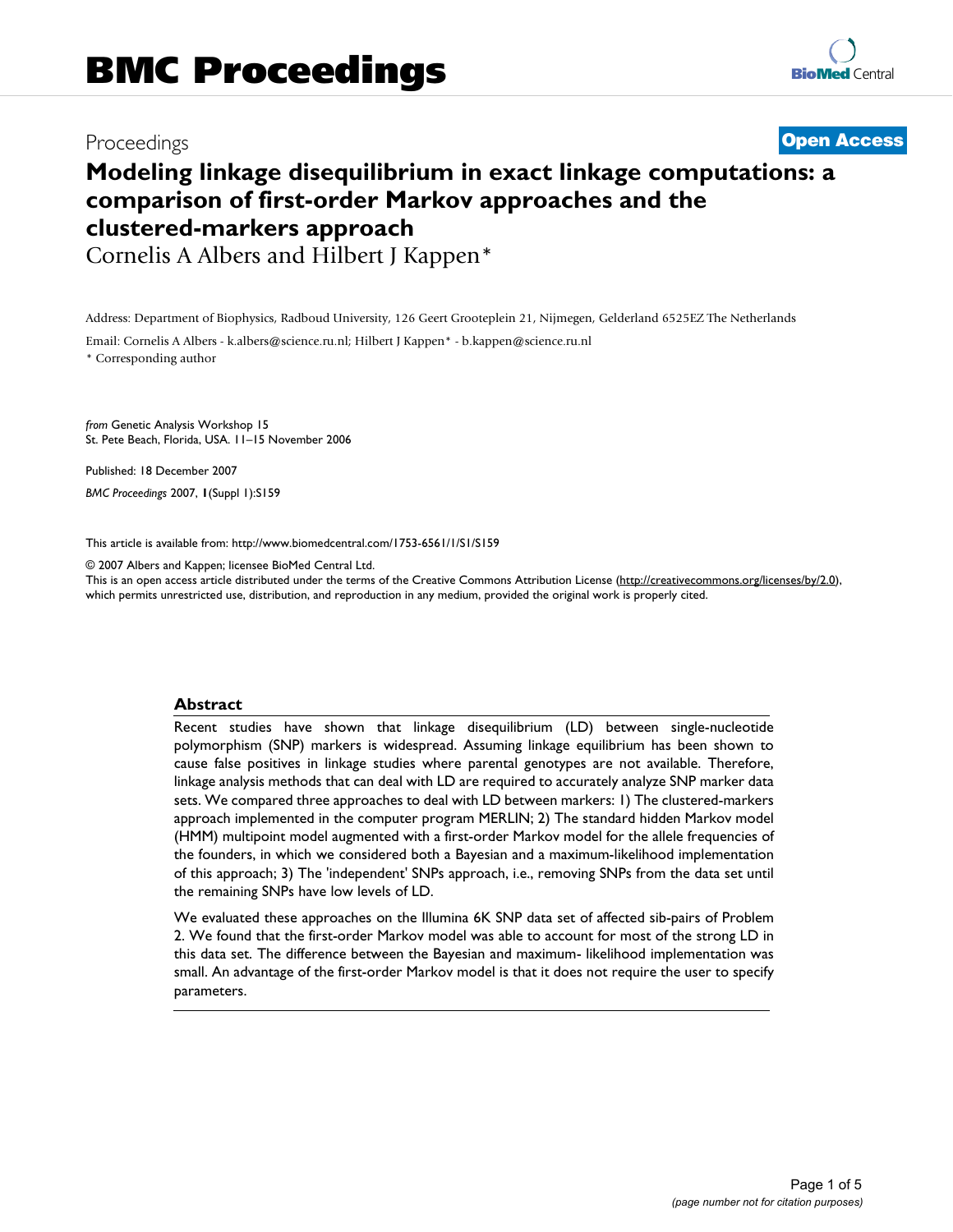#### **Background**

In this paper we evaluate a number of approaches that explicitly model linkage disequilibrium (LD) between markers. These approaches are extensions of pedigree likelihood models such as the HMM described by Kruglyak et al. [1], which assumes linkage equilibrium between the markers. The goal is to analyze affected sib-pair families in order to localize genetic susceptibility loci of complex diseases.

#### **Methods**

#### *Maximum likelihood with clustered markers*

Abecasis et al. [2] proposed a clustered markers approach to model LD, which they implemented in the computer program MERLIN. The main idea is to cluster tightly linked markers and to model LD between the markers in a cluster by estimating haplotype frequencies with the expectation-maximization (EM) algorithm. The haplotype frequencies are estimated for each cluster independently. Markers are clustered together when the level of LD exceeds a threshold to be specified by the user. The approach requires that there are no recombination events between markers in a cluster. When the genotypes indicate an obligate recombinant between markers in a cluster, genotypes are set to missing to remove the obligate recombinant. Furthermore, the approach does not model LD *between* clusters.

#### *Independent markers approach*

First, pair-wise LD correlation coefficients are estimated between pairs of markers. When the level of LD between a pair of markers exceeds a threshold, which must be specified by the user, one of the markers is removed from the data set. As a result, the remaining set of markers will not have markers with levels of LD that exceed the threshold.

#### *A first-order Markov model*

We propose to use a first-order Markov model to handle LD between the markers; LD between each pair of markers is modeled with an approach similar to the one proposed by Yang et al. [3] for a marker and a trait. In contrast with their work, we will compute identity-by-descent (IBD) statistics such as  $Z_{pairs}$  [1], and will not model LD between marker and trait alleles.

The first-order Markov model is applied to the alleles of each founder individual independently:

$$
P\big(\bm{G}_i \big|\, \alpha,\,\beta\big) = P\big(\bm{G}_i^l \big|\,\alpha^l\big) \prod_{l=2,...,L} P\big(\bm{G}^{l+1}{}_i \big| \bm{G}^{l}_{i^{\prime}} \ \alpha^{(l,l+1)},\,\beta^{(l,l+1)}\big),
$$

where *i* is founder, where  $G_i^l$  represents an allele (which can be paternal or maternal) for marker *l* of a founder *i*, and *L* is the number of markers.  $\alpha$  and  $\beta$  are the LD parameters that quantify the linkage between the alleles of two adjacent SNPs:

$$
P(A|a, \alpha^{(l,l+1)}, \beta^{(l,l+1)}) = \alpha^{(l,l+1)}, P(A|b, \alpha^{(l,l+1)}, \beta^{(l,l+1)}) = \beta^{(l,l+1)}.
$$

In this equation, the alleles of marker *l* are denoted by (*A*, *B*); the alleles of marker  $l + 1$  are denoted by  $(a, b)$ . Our approach assumes Hardy-Weinberg equilibrium between founder alleles. MERLIN and the independent markers approach also make this assumption. The goal is to infer the posterior probability distributions of segregation indicators of the non-founders (NF) for locus *l*, denoted by  $\mathbf{s}_{\text{MF}}$ *l* , given marker data, integrated over the nuisance parameters  $\alpha^{(l,l+1)}$  and  $\beta^{(l,l+1)}$ :

$$
P(\textbf{S}_{\text{NF}}^l \mid \textbf{M}) = \int d\alpha \int d\beta P(\alpha, \beta) \sum_{\textbf{G}} \sum_{\textbf{s}_{\text{NF}} \mid \textbf{S}_{\text{NF}}^l} P(\textbf{s}_{\text{NF}} \mid \textbf{G}) P(\textbf{G} \mid \textbf{M}) \prod_{i \in \{F\}} P(\textbf{G}_i \mid \alpha, \beta)
$$

Here,  $G_i$  with  $i\varepsilon$ {*F*} represents the vector of paternal or maternal founder alleles for all marker loci; when multiple families are available, the product is implied to run over the founder alleles in all families.  $P(G_i | \alpha, \beta)$  is the first-order Markov model given by Eq. (1). Thus, the segregation indicators of individuals in different families become dependent through the jointly shared, unobserved model parameters <sup>α</sup> and β given marker data *M*.

Evaluation of the integral in Eq. (2) is computationally infeasible when the number of families is large (>4). Therefore, we use the following computationally feasible procedure:

1. For each pair of adjacent markers (*l*, *l* + 1), infer *P*( $\alpha^{(l,l+1)}$ ,  $\beta^{(l,l+1)}$ ]**M**( $^{l,l+1}$ )) using the marker data of *all* families. If the number of markers is *L*, this step entails *L* - 1 independent inference problems, independent of the number of families. Thus, the marker data of all families for the two adjacent markers  $(l, l + 1)$  is used to estimate the parameters  $\alpha^{(l,l+1)}$ ,  $\beta^{(l,l+1)}$ . In this step we use set of discrete values for these parameters so that exact computation using the junction tree algorithm [4] is feasible when the number of founders per family is limited. We assume a uniform prior distribution over  $\alpha$  and  $\beta$ .

2. For each family *f*, independently compute the IBD-sharing statistics for marker *l* from

$$
P(\textbf{s}^l_f \mid \textbf{M}) = \int d\alpha d\beta \sum_{\textbf{G}_f} \sum_{\textbf{s}_{\text{NP}} \mid \textbf{s}^l_{\text{NP}}} P(\textbf{s}_f \mid \textbf{G}_f) P(\textbf{G}_f \mid \textbf{M}_f, \alpha, \beta) \prod_i P(\alpha^{(l,i+1)}, \beta^{(l,i+1)} \mid \textbf{M}^{(l,i+1)})
$$

where  $s_f$  denotes the segregation indicators of the nonfounder individuals in family *f*. The integrals are carried out approximately using the set of discrete values for  $\alpha$ and  $\beta$ .

#### *Application to data*

We compared the Bayesian first-order Markov approach, the maximum-likelihood first-order Markov approach,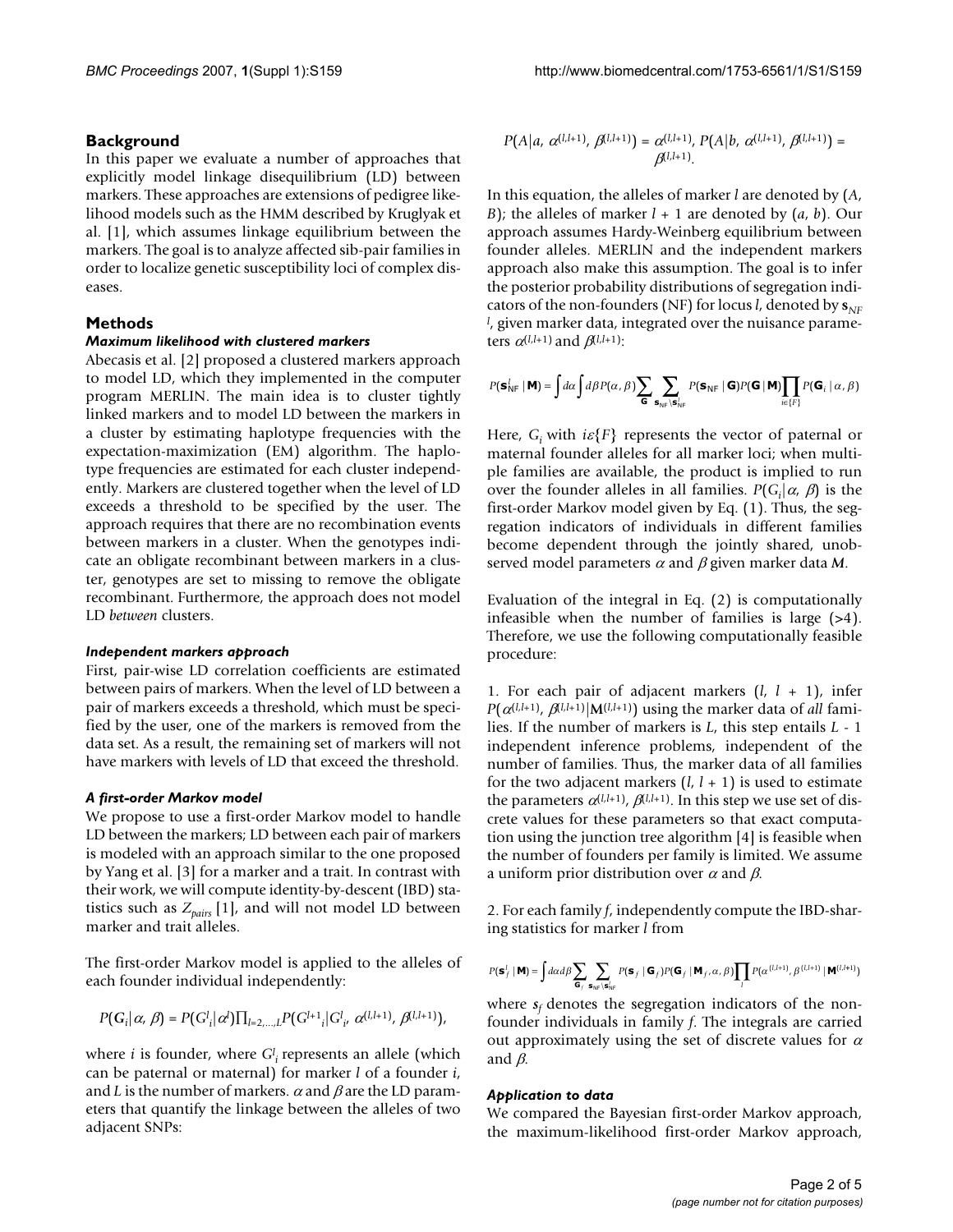the maximum-likelihood clustered markers approach implemented in MERLIN, and the independent SNPs approach on the 61 families from the Canadian population of GAW15 Problem 2, genotyped with the Illumina marker set. These are affected sib-pair families in which generally only the children have marker data. It has been reported that LD between markers in the 6 K Illumina set appears to be lower than LD between markers in the 10 K Affymetrix set, although significant LD is present [5].

We analyzed chromosomes 1, 2, 3, 4, and 6 in this data set. We estimated the parameters  $\alpha^{(l,l+1)}$  and  $\beta^{(l,l+1)}$  for the markers on these chromosomes for which Illumina reports the Decode centimorgan chromosomal location using the procedure described above. For the Bayesian first-order Markov approach, we used a set of ten discrete values for the parameters  $\alpha$  and  $\beta$ , chosen such that they covered 99.9% of the posterior probability mass. They were determined for each pair of adjacent markers independently. The parameters of the maximum-likelihood first-order Markov were determined using the same set of discrete values.

#### **Results**

To assess the validity of the first-order Markov model (FOMM) for the real data, we estimated LD using *r*<sup>2</sup> between adjacent markers, every second marker, every third marker, and every tenth marker (denoted by respectively  $\Delta = 1$ ,  $\Delta = 2$ ,  $\Delta = 3$ , and  $\Delta = 10$ ). The left panel in Figure 1 shows that most LD is of the order  $r^2 \sim 10^{-2}$  and that strong LD ( $r^2 > 10^{-1}$ ) occurs mostly for  $\Delta = 1$  and  $\Delta = 2$ , and decreases rapidly with Δ. We observe that the low levels of LD with  $r^2 \sim 10^{-2}$  seem to be present independent of Δ. The middle panel shows how well the FOMM captures the LD. The FOMM correctly captures all correlations between adjacent markers ( $\Delta = 1$ ), but has slightly lower *r*<sup>2</sup> for  $\Delta$  > 1. The right panel compares the *r*<sup>2</sup> for  $\Delta$  = 2 as estimated directly from the data with the *r*2 as modeled by the FOMM for  $\Delta = 2$ , and shows that the FOMM accounts for most of the strong LD between pairs of markers. Thus, the FOMM can handle LD that extends beyond adjacent markers. The FOMM does slightly underestimate low levels of LD ( $r^2$  < 10<sup>-1</sup>) for  $\Delta$  = 2, which is a consequence of the fact that correlations in the FOMM scale as r-Δ. We conclude that the FOMM is generally valid for the strong levels of LD.

Next, we compare in Table 1 the normalized nonparametric linkage statistic *Zpairs* for the different approaches. Table 1 shows the difference in *Zpairs* between any of the approaches and the Bayesian first-order Markov model, which we have taken as the reference (because the data are not simulated there is no gold standard, but we believe that the FOMM assumption is quite accurate). The differences are shown as means over the five chromosomes. The approach that ignored LD yielded the highest scores. There was a difference of 0.242 in the maximum value of *Zpairs* between the analysis that ignored LD (bottom row) and the Bayesian first-order Markov approach; in four out of five chromosomes the location of the maxima of both approaches differed not more than a few markers. The difference between the Bayesian FOMM approach and the maximum likelihood (ML) FOMM approach was relatively small, in agreement with the fact that the standard deviation in the estimate of  $r^2$  was only  $0.026 \pm 0.021$ , as computed from the Bayesian posterior distribution. As



#### **Figure 1**

**Assessment of LD between markers**. *r*2 was estimated for adjacent markers, every second marker, every third marker, and every tenth marker (denoted by respectively,  $\Delta = 1$ ,  $\Delta = 2$ ,  $\Delta = 3$ , and  $\Delta = 10$ ). The left panel shows histogram of  $r^2$  over marker pairs for different Δ, the middle panel shows mean value of *r*2 as a function of Δ, and the right panel shows scatter plot of  $r^2$  as modeled by the FOMM vs.  $r^2$  as estimated from the data for  $\Delta = 2$ .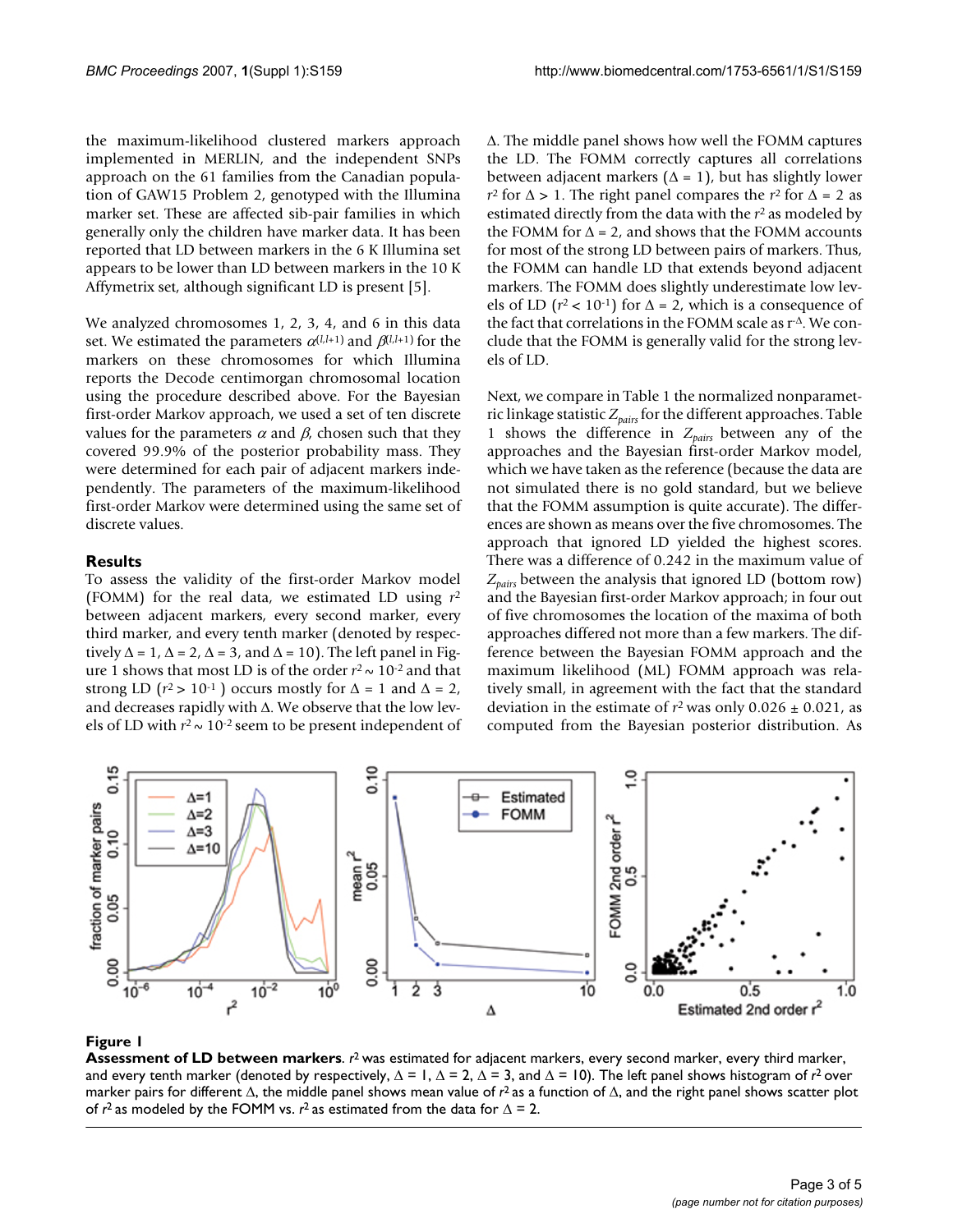|                                |                                          | Absolute difference with respect to Bayesian |           |                 |
|--------------------------------|------------------------------------------|----------------------------------------------|-----------|-----------------|
|                                | Mean difference with respect to Bayesian | Mean                                         | Maximum   | Max $Z_{pairs}$ |
| Bayesian 1st order Markov      | <b>NA</b>                                | <b>NA</b>                                    | <b>NA</b> | 1.657           |
| ML Ist order Markov            | 0.027                                    | 0.029                                        | 0.115     | 1.691           |
| Clustered markers $r^2$ < 0.10 | 0.067                                    | 0.093                                        | 0.914     | 1.724           |
| Clustered markers $r^2$ < 0.05 | $-0.118$                                 | 0.231                                        | 1.498     | 1.424           |
| Ind. SNPs $r^2$ < 0.10         | 0.118                                    | 0.135                                        | 0.4963    | 1.816           |
| Ignore LD                      | 0.169                                    | 0.173                                        | 0.659     | 1.894           |

#### **Table 1: Comparison using all SNPs of chromosomes 1, 2, 3, 4, and 6**

expected, the Bayesian FOMM approach had slightly lower scores than the ML FOMM approach. On average, the Bayesian first-order Markov approach had slightly lower scores than the clustered markers (CM) approach of MERLIN with threshold  $r^2$  < 0.10, but higher scores than MERLIN with threshold  $r^2$  < 0.05 to define the clusters. This suggests that the approaches are roughly in agreement, but indicates the problem of specifying the threshold for the clustered markers approach of MERLIN.

Figure 2 illustrates this for a region on chromosome 6, where there was a large difference in the scores between MERLIN with threshold  $r^2$  < 0.10 and MERLIN with threshold  $r^2$  < 0.05, as well as a decrease in resolution due to the fact that recombination between markers within a cluster is assumed to be zero.

#### **Discussion**

Our data indicate that the FOMM found lower scores than the approach that ignored LD. Further research using simulated data sets is required to assess how these differences are related to false-positive and false-negative rates. An advantage of the first-order Markov model approach is that, in contrast with the other approaches, it does not require the specification of a threshold below which linkage equilibrium is assumed. The FOMM assumes that LD decays exponentially with distance, whereas the clustered markers approach assumes that the LD follows a block structure. Whether the first-order Markov approach or the clustered markers approach is most appropriate will strongly depend on the type and density of the markers, but this can be tested *a priori*. It would be interesting to combine the clustered-markers approach and the firstorder Markov model approach, although for larger pedigrees the increased computational effort required may be too high.

As shown, the FOMM can be combined with a Bayesian procedure to allow for uncertainty and/or heterogeneity in the model parameters. However, in the data set considered here we found that this did not have a large effect on the linkage scores. In other populations this might not be the case, for example due to strong population stratifica-



#### Figure 2

**Comparison of approaches in the region on chromosome 6 with the highest score**. Top panel show nonparametric linkage statistic Z<sub>pairs</sub> and bottom panel shows estimated pair-wise LD correlation coefficient (*r*2) (black) and standard deviation (gray) as estimated from the posterior distribution over the LD parameters computed with the Bayesian FOMM approach.